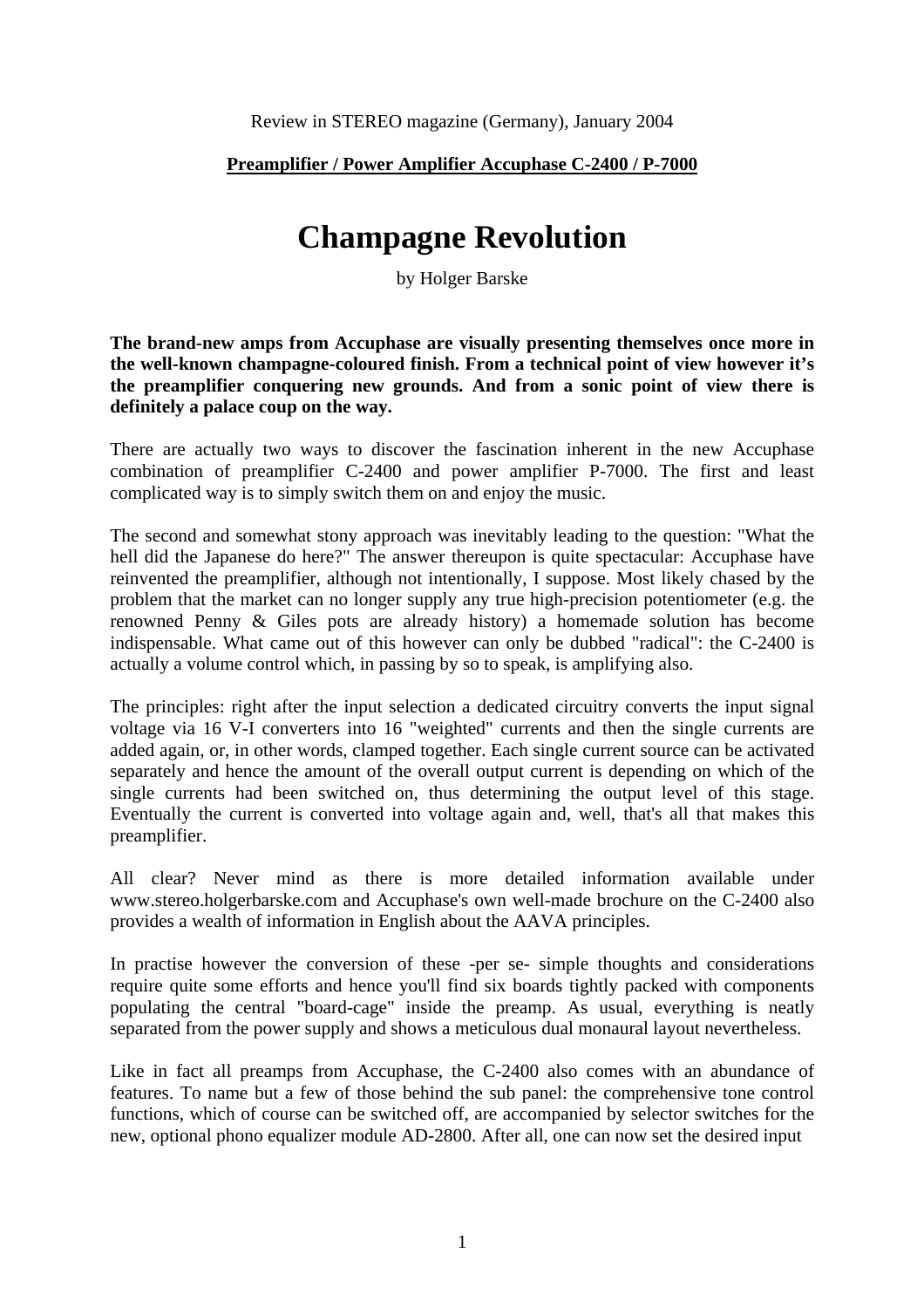impedance and gain directly from the front panel and does no longer need to detach the module for this purpose.

The new power amplifier P-7000 is the successor to the P-1000 and although they look and feel very similar, the P-7000 comes a little less expensive - very nice indeed. Like with all other amplifiers of this maker the built-in power meter has ever since been a kind of trademark and therefore this amp's front panel is also graced by two gigantic analogue meters. Those who don't like the "fidgeting" of the meter needles and illumination can simply switch them off.

There is something else quite gigantic on the rear panel also, namely the speaker terminals. They do not only seem to break the world record by their size, they also allow high manual torque to ensure excellent contact for nearly any speaker cable.

Something new can be reported too as far as the amp's circuitry is concerned. It employs the so-called "MCS" architecture. MCS stands for Accuphase's original "Multiple Circuit Summing-up" design and means that the input voltage amplifier is tripled in parallel configuration, thus minimizing noise and distortions. Achieving a better noise reduction with single transistors is an old hat and we therefore consider the way Accuphase have gone a definitely new approach.

The unit has been built with bi-polar solid-state devices throughout and the massive amplifier sections with twenty-four transistors in parallel configuration per channel can supposedly handle lots of current. After all Accuphase guarantee its stability into one Ohm, whereby the amp is delivering 1,000 Watt. No reason to doubt this in particular in view of the gigantic transformer and capacitance.

The issue "technical details" being over now we can blurt it out right away: this combination is a sonic revelation! Yet it was really not easy to fully comprehend the combination's character and eventually make it "countable". Because all that happened was greatly subject to the sources respectively the programme material we played. Upon auditioning certain CDs we tended to say "well, rather slender in the basses" but a minute later we had to completely revise our impressions when playing other CDs. Save to say that it really does matter what's spinning at the source.

The same can be said of the combination's capability of rendering a soundstage. When we auditioned a live recording of the singer/songwriter Towns van Zandt we enjoyed the wonderfully compact and fervent singing of the artist being concentrated in a virtually razorsharp centre of the performance around him. The next track on this disk was evidently recorded at a different concert venue as we could hear the reverberant location. The "cosy" atmosphere before had all of a sudden been transported onto the stage in a huge hall. This really spectacular variability of rendering a soundstage can always be observed from being very wide and flat as a board via a razor-sharp centre to music literally jumping out of the speakers. All is possible.

And ever so gradually, after an extended consumption of music through these wonderful amps, the tonal and dynamic sonic picture is perceived totally intuitive, i.e. one does not need to listen consciously. On one side there is an abundance of power, impact and control whereby on the other side there is the conscious renouncement of the last bit of "thrust". Astonishingly, basses do not sound like being "carved from granite", they are well disciplined and rather keep a low profile with respect to "brutality". The reason for this behaviour may in fact be